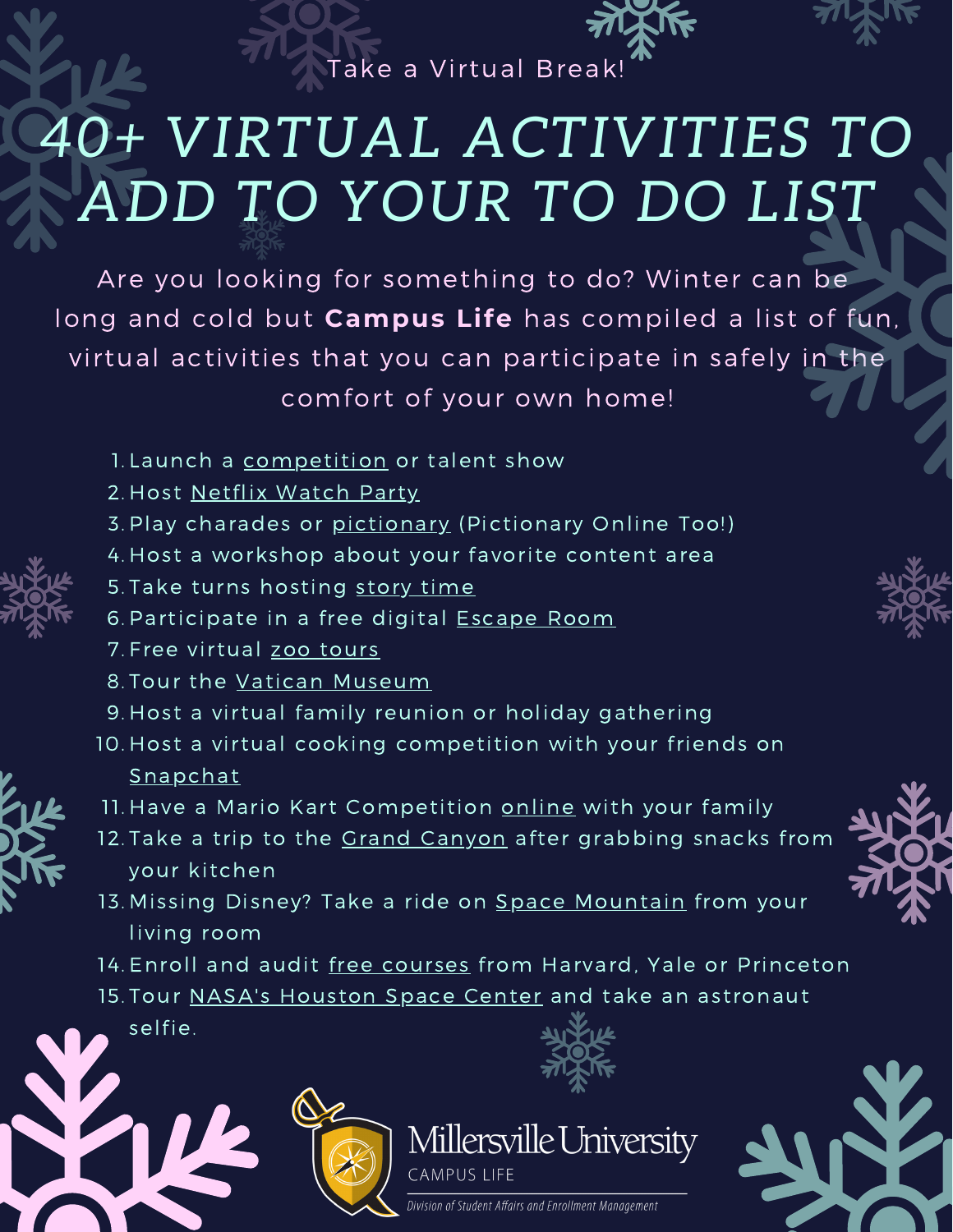

- 16. Paint a masterpiece with Bob Ross on [Youtube](https://www.youtube.com/channel/UCxcnsr1R5Ge_fbTu5ajt8DQ),
- 17. Transform yourself into a masterpiece with this [website](https://ai-art.tokyo/en/) that transforms your selfies into Renaissance paintings.
- 18. Go to a tiny desk virtual [concert](https://www.youtube.com/playlist?list=PLy2PCKGkKRVYPm1tBwoX45ocAzuhVyvJX) through NPR.
- 19. Attend an online craft or DIY class through [EventBrite.](https://www.eventbrite.com/c/do-it-yourself-online-arts-and-crafts-workshops-classes-and-events-cwwrkgg/)
- 20. See the Mona Lisa on a tour of the [Louvre.](https://www.eventbrite.com/e/louvre-museum-live-interactive-virtual-tour-tickets-103644126372?aff=ebdssbonlinebrowse)
- 21. Stargaze with a [Night](https://www.facebook.com/events/450346445978653/) Sky Tour with Franklin Institute's Chief Astronomer - no telescope needed!
- 22. Stream a full Broadway Musical every Friday with this Youtube Channel - The [Show](https://www.youtube.com/channel/UCdmPjhKMaXNNeCr1FjuMvag) Must Go On.
- 23. Learn how to make pasta with [Nonna](https://nonnalive.com/) Nerina, Live from Italy.
- 24. Find a new [book](https://www.travelandleisure.com/travel-tips/mobile-apps/libby-app-free-books-audiobooks) to read or listen to for free with this app.
- 25. Take a meditation break with these different [apps](https://www.travelandleisure.com/trip-ideas/yoga-wellness/best-meditation-apps).
- 26. Take an [Instagram](https://www.timeout.com/london/news/london-bakery-bread-ahead-is-hosting-live-baking-tutorials-on-instagram-031820) Baking Class to improve your baking skills.
- 27. Enjoy Singing? Join a [Virtual](https://www.timeout.com/news/you-can-now-sing-along-with-strangers-in-these-virtual-choirs-032420) Choir [w](https://www.timeout.com/news/you-can-now-sing-along-with-strangers-in-these-virtual-choirs-032420)ith folx all around the world.
- 28. Live stream different nature [cameras](https://explore.org/livecams/currently-live/kitten-rescue-cam) around the globe, including these cute kittens from a rescue sanctuary in CA.
- 29. Check out a new [podcast](https://www.timeout.com/things-to-do/best-podcasts) from around the world.
- 30. Watch larger than life [Cirque](https://www.cirquedusoleil.com/CIRQUECONNECT) de Soleil shows virtually.
- 31. Bring the Wizarding World of Harry Potter to your home with readings and quizzes.
- 32. Go on a virtual walk on the beach in Waikiki.
- 33. Download and color free pages and artwork.
- 34. Take a Drag Aerobics Class for fun and fitness.
- 35. Transport yourself to a classic rock concert with one of these full free concerts on YouTube.





## Millersville University **CAMPUS LIFE**

Division of Student Affairs and Enrollment Management